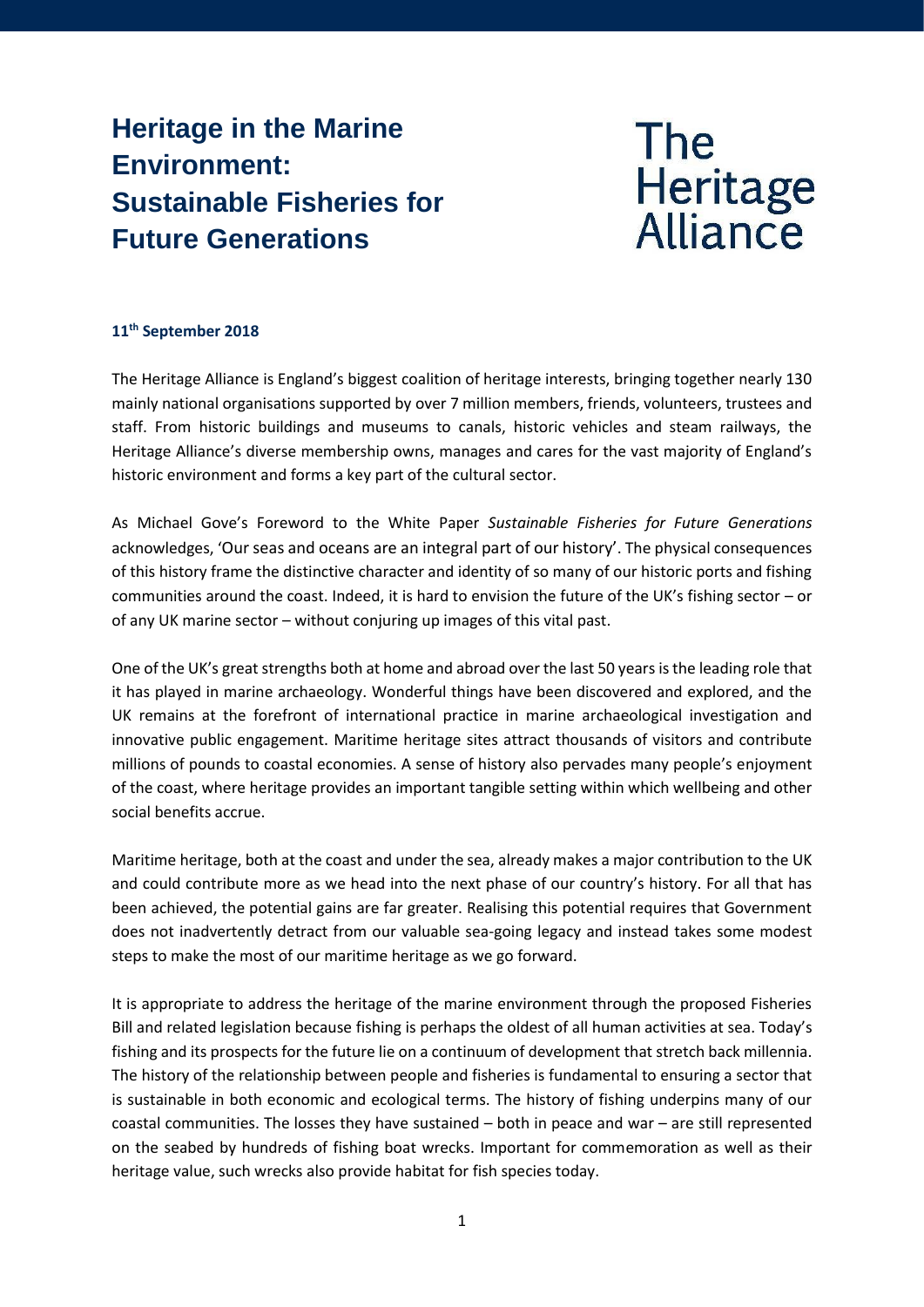The Fisheries Bill provides an opportunity to address not only fishing heritage but the broader maritime heritage of UK coasts and seas, including some unhelpful attributes of EU environmental regulation in the marine sphere. In particular, the Fisheries Bill presents an opportunity to recalibrate definitions of the marine environment that currently ignore the human, cultural and historic dimension of the seas around us. There is an unhelpful dichotomy, for example, between the comprehensive consideration of the historic environment in section 2.6.6. of the *UK Marine Policy Statement*, and the pervasive definition of Good Environmental Status (GES) in the EU's *Marine Strategy Framework Directive* (MSFD). It is essential, in anticipating our engagement with the marine environment over the next 25 years and beyond, that the comprehensive approach of the UK's own conception of the marine environment prevails in law, policy and administration.

#### **Defining the Marine Environment to encompass the Historic Environment**

The principal request of the Heritage Alliance with respect to the Fisheries Bill is that it defines the marine environment to encompass cultural heritage rather than excluding it.

Inclusion of cultural heritage is important not only for its own sake but also to acknowledge that our marine environment is a product of both human and natural factors. We can only engage with people in modifying their behaviours to promote the sustainability of our seas if we recognise the degree to which the identity of maritime communities is bound-up in the human history of the sea.

In at least some provisions, UK legislation and policy already recognises the importance of cultural heritage in the marine sphere, providing a basis upon which heritage clauses in the Fisheries Bill could be modelled. For example, features of archaeological or historic interest are already included within the scope of the marine environment for the purposes of Inshore Fisheries and Conservation Authorities (IFCAs) through Section 186(1) of the Marine and Coastal Access Act (MCAA) 2009.

Unambiguous identification of cultural heritage as a component of the marine environment would bring that heritage firmly within the scope of regulation, monitoring and environmental research. A new UK definition of the scope of Good Environmental Status should include a Descriptor for the historic environment, accompanied by characteristics, targets and indicators. The inclusion of the historic environment within GES should flow through to the UK Marine Strategy and frameworks for assessment, monitoring and marine science. The current UK Marine Strategy – based on the EU definition of GES – is not adequate. Previous work – notably the Marine Aggregate Levy Sustainability Fund programme – has demonstrated both the cost-effectiveness of integrating cultural heritage alongside other marine environmental sectors and the benefits in public engagement of giving the seas a human face.

The Government's review of marine targets and indicators – and its marine online assessment tool – as referred to in the 25 Year Environment Plan should encompass the whole of the marine environment including cultural heritage.

The Heritage Alliance would be opposed to any definition of marine environment in the Fisheries Bill and related legislation, policy and guidance that does not encompass the historic environment.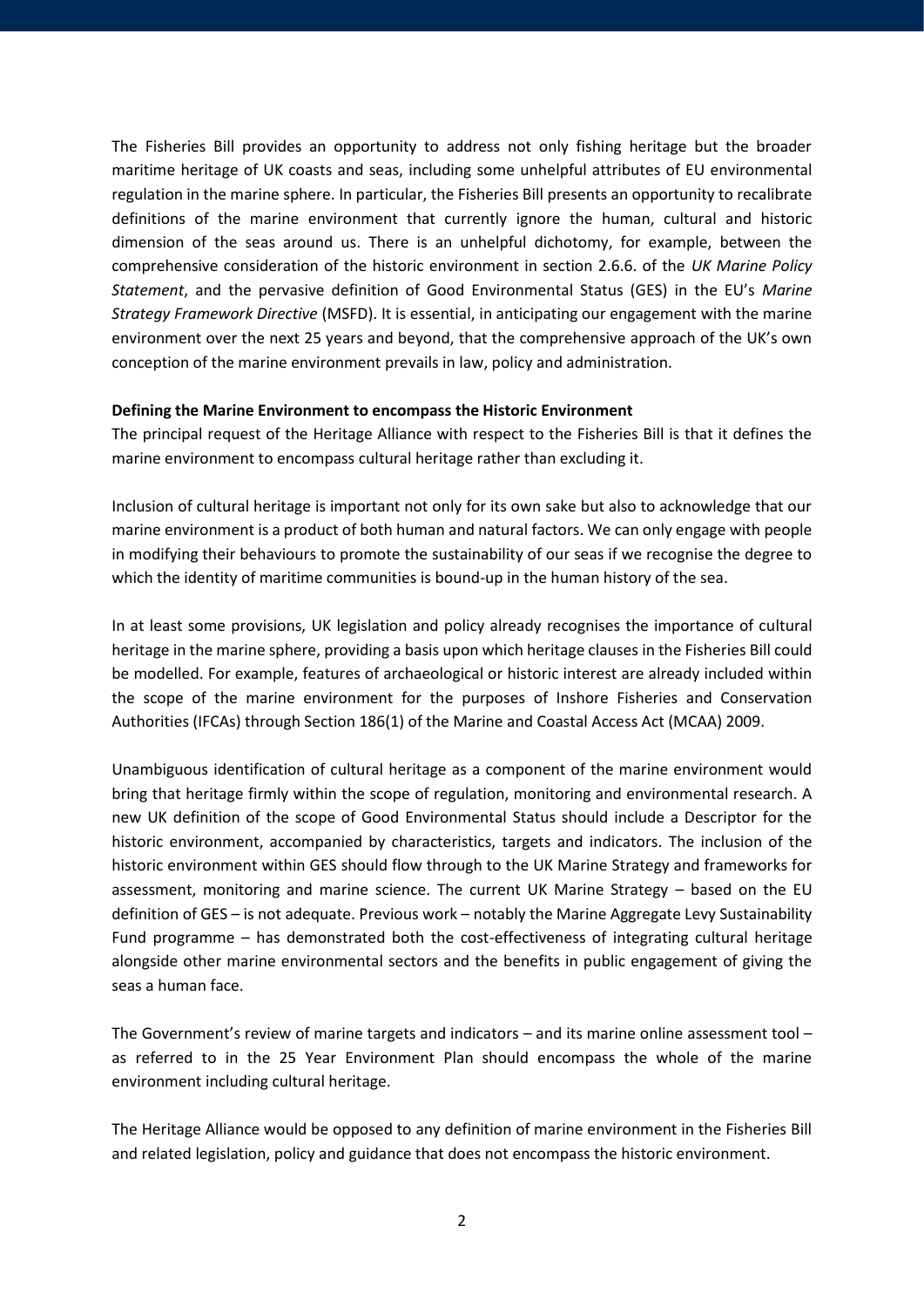#### **Institutional Responsibilities**

In the Fisheries Bill and related legislation, The Heritage Alliance wishes to see provisions that address institutional responsibilities and capacities with respect to the marine historic environment, including:

- Express duties should be placed on public authorities with respect to the historic environment, to include reporting on implementation of these duties and consulting with the Government's statutory advisors on the historic environment. New duties should build upon and extend existing duties of IFCAs towards features of archaeological or historic interest as part of the marine environment s. 153(2)(b) and 186(1) of the Marine and Coastal Access Act 2009.
- The marine historic environment should be firmly embedded within the scope of any new authorities and environmental bodies.
- Capacity (resources) should be made available within public authorities including the MMO, IFCAs and Cefas – to implement duties towards the marine historic environment, including capacity for assessment, monitoring and science activities.
- Provision should be made for better understanding the history of fishing and fisheries as a basis for decisions about fish stocks and the social and economic consequences of management options.
- Greater provision should be made for historic environment expertise within governance structures for fisheries and the marine environment, building on the provision in IFC authorities for people with knowledge or expertise in features of archaeological or historic interest (MCAA 2009 s. 151 (8)).
- Data relating to the historic environment should be available and maintained to the full extent of public authorities' responsibilities in the marine environment. For example, IFCA access to historic environment data could be facilitated through the Historic Environment Records of the local authorities to which they are attached. It is notable that the MMO currently has no provision for historic environment data commensurate with its obligations under MCAA 2009 s.54(4) and Historic England does not yet hold comprehensive data for the offshore region of the UK Marine Area.
- Express powers should be introduced for public authorities, including the MMO and IFCAs, to introduce technical and financial measures (e.g. grant making powers) for the purposes of protecting the marine historic environment.
- Mechanisms should be introduced to ensure that public authorities appraise the likely outcomes for the historic environment of fisheries-related decisions to avoid unanticipated consequences. For example, previous UK implementation of payments for decommissioning fishing vessels caused many vessels of historic interest – which could have contributed significantly to the appreciation of fishing heritage – to be broken up.
- Greater integration of enforcement capabilities in the marine environment should be sought with respect to existing legal heritage protection measures. There is an important opportunity to ensure that the systems introduced for dealing with illegal, unreported and unregulated fishing (IUU) through the Joint Maritime Operations Co-ordination Centre (JMOCC) are also made capable of controlling UK waters against heritage crime.

#### **Heritage Protection in the Marine Environment**

Recognised weaknesses in heritage protection in the marine environment could be overcome through the introduction of Historic Marine Protected Areas (MPAs), as has occurred in Scotland. However,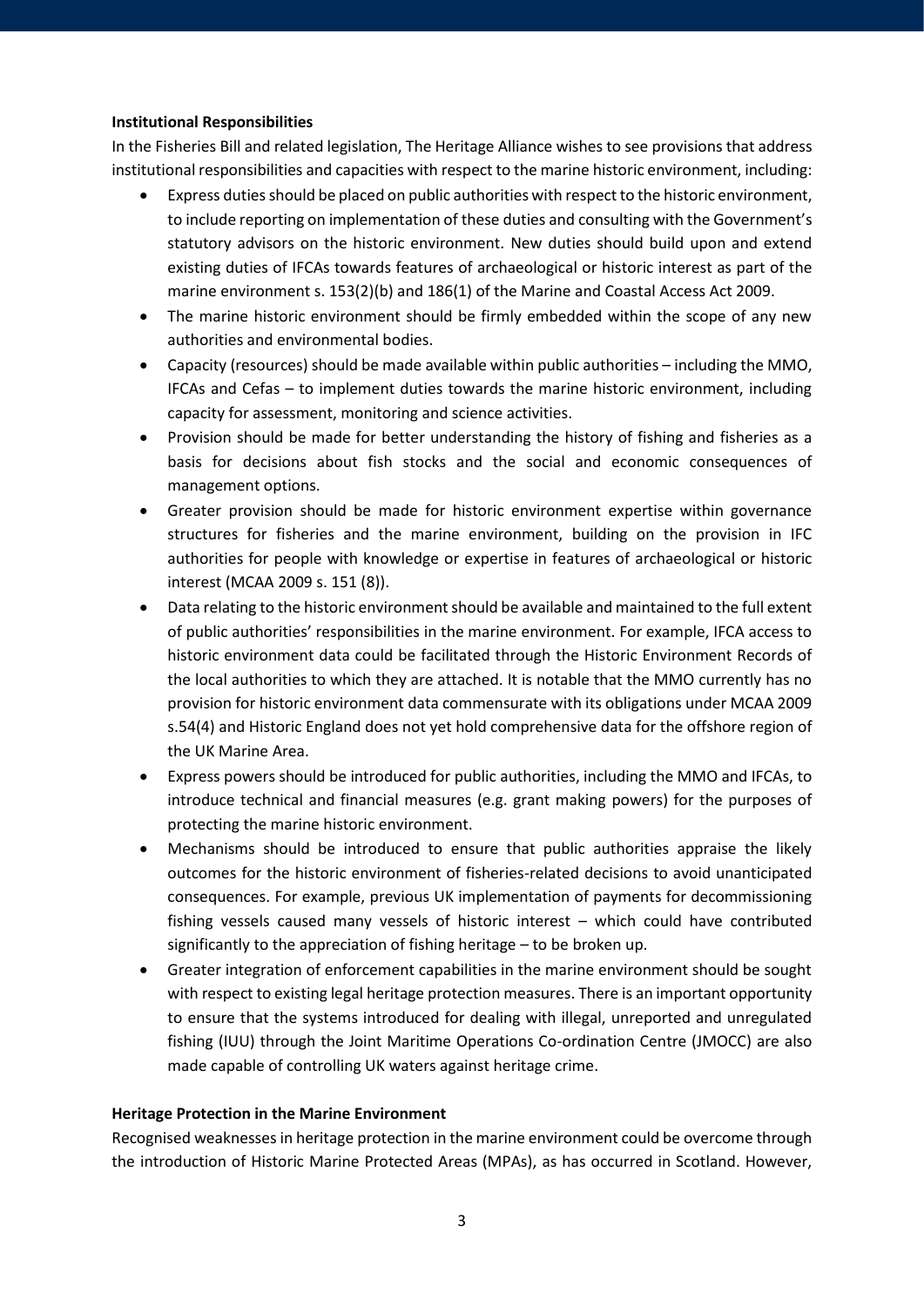The Heritage Alliance recognises that this may not be the right time to press for large scale reform of heritage protection. Nonetheless, The Heritage Alliance considers that some key improvements could be achieved through minor incremental changes.

Although progress on creating a 'blue belt' of MPAs around the UK is laudable, the failure to address the historic environment within MPAs is a major missed opportunity:

- The Government should enable the conservation objectives of MPAs to include objectives for heritage assets lying within their extents.
- Consideration of the historic environment should be integrated within MPA implementation and monitoring, including survey and research.
- Heritage should be addressed as a valued attribute of the marine environment in the designation of future MPAs.

Other incremental changes that would help safeguard the historic component of the marine environment include:

- Supporting voluntary initiatives that encourage the reporting of archaeological discoveries from the seabed by fishermen and others, and making minor changes to legal provisions such as switching emphasis from 'taking possession' to 'finding'. The legal scope of obligatory reporting should be extended to encompass the entire range of historic artefacts, not just 'wreck'; and public authorities should be obliged to pass on information about discoveries that are reported to them.
- Enabling statutory protection of significant submerged prehistoric features, sites and artefacts, many of which have been discovered in the course of fishing activity.
- Enabling designated heritage assets to be protected from incidental activities such as certain forms of fishing – that may cause damage.
- Carrying out research to better understand the value and benefits of marine heritage assets to nature conservation and to fishing; and to attune fishing methods to avoid unnecessary damage.
- Having regard to the historic environment in actions on marine litter, including measures with respect to Abandoned, Lost or Discarded Fishing Gear (ALDFG) and ghost fishing.
- Supporting UK ratification of the *2001 UNESCO Convention on the Protection of the Underwater Cultural Heritage* as a framework for protecting UK interests in historic shipwrecks in international waters and the territorial waters of other countries.

### **Recognition of Fishing Heritage and its role in Coastal Communities**

In developing the Fisheries Bill and related legislation, Government is encouraged to recognise the following:

- The importance of fishing stretching back over many centuries to national and local narratives and identities.
- The breadth of heritage relating to fishing, which includes preserved fishing vessels; museums and heritage centres; fisheries-related collections on display and in archives; buildings, waterfronts and fisheries harbours; and wrecks of fishing vessels and other fishing-related heritage on the seabed.
- The key role of protecting important elements of fishing heritage both for those communities but also as a source of awareness-raising, enjoyment and economic stimulus in coastal areas.